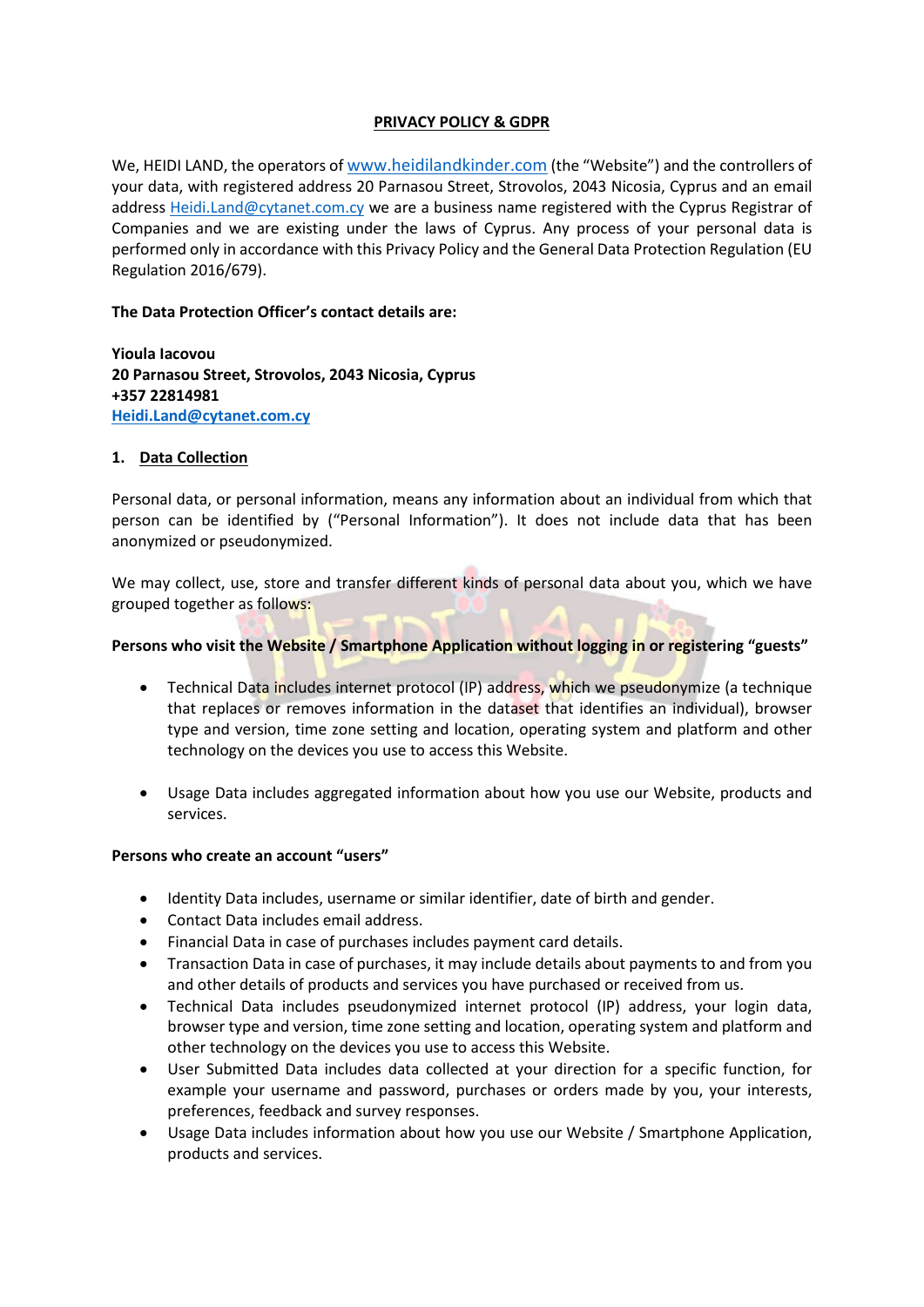• Marketing and Communications Data includes your preferences in receiving marketing from us and our third parties and your communication preferences.

We may also collect, use and share your data to produce and share aggregated insights that do not identify you. Aggregated data may be derived from your personal data but is not considered personal data as this data does not directly or indirectly reveal your identity. For example, we may aggregate your usage data to calculate the percentage of users accessing a specific Website / Smartphone Application feature, to generate statistics about our users, to calculate the percentage of users accessing a specific Website / Smartphone Application feature, to calculate ad impressions served or clicked on, or to publish visitor demographics.

We do not collect special categories of Personal Information about you (this includes details about your race or ethnicity, religious or philosophical beliefs, political opinions, trade union membership, information about your health and genetic and biometric data). However, particular preferences depend on how you use our Website/ Smartphone Application and services.

To collect your Personal Information, we use direct interactions through which we collect information that you provide when carrying out search queries on our Website / Smartphone Application or by filling in forms on our Website / Smartphone Application, in particular at the time of registering to use our Website / Smartphone Application, subscribing to our service, posting material, taking part in surveys, entering a contest or promotion sponsored by us, when reporting a problem with our Website / Smartphone Application or requesting further services.

We also use automated technologies or interactions for the collection of your Personal Information. Further explanation for this method of collection can be found below.

#### **Cookies**

If you have permitted your computer to accept cookies, our Website may use cookies.

Cookies are pieces of information that a website transfers to an individual's hard drive for recordkeeping purposes. Cookies make web-surfing easier by saving preferences and browsing patterns, while you are on the Website. Cookies may be used to analyse the Website's usage and/or improve content and/or customize the Website's content and layout and/or for other customer service purposes.

Cookies enable us to relate your use of our Website to other information about you, including your personal information. All of these purposes serve to improve and personalize your experience on our Website. Most web browsers can be set to inform you when a cookie has been sent to you and provide you with the opportunity to refuse that cookie. However, refusing a cookie may, in some cases, preclude you from using and/or have negative impact on the display and/or the function of the Website and/or on certain other areas and/or features of the Website.

We use the following types of cookies and collection methods:

• Cookies that are strictly necessary: These are cookies that are required for the operation of our Website. These include, for example, cookies that enable a user to log in to our Website and to check if a user is allowed access to a particular service or content.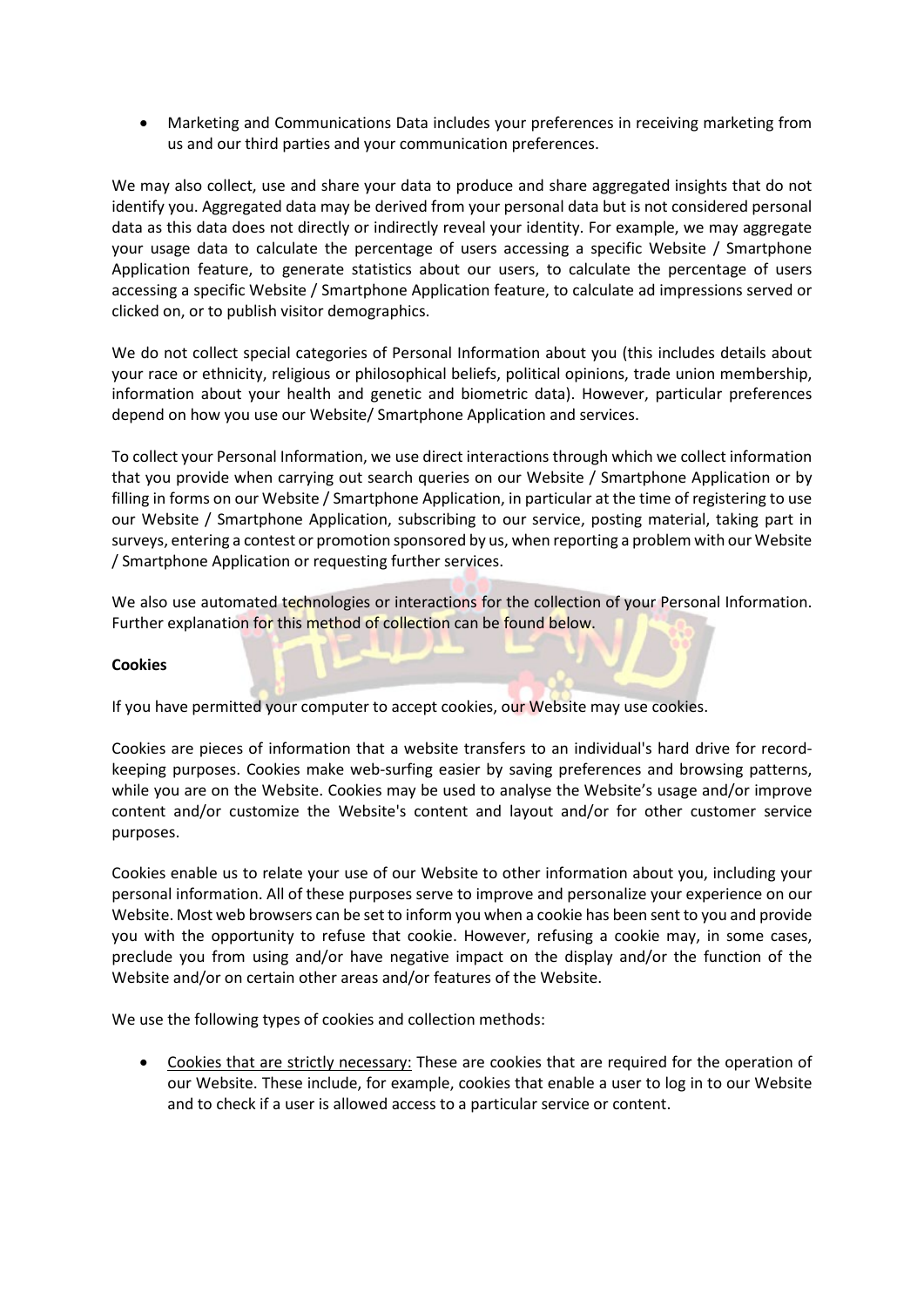- Analytical cookies: These cookies allow us to recognize and count the number of users and to see how users use and explore our Website. These cookies help us to improve our Website, for example by ensuring that all users are able to find what they are looking for easily.
- Functionality cookies: These cookies are not essential but help us to personalize and enhance your online experience on our Website. This type of cookies allows us to recognize you when you return to our Website and to remember, for example, your choice of language.
- Targeting cookies: These cookies record the visit of a user on our Website, the pages a user has visited and the links a user has followed in order to enable us to make our Website more relevant to the users' interests.
- Web Beacons: Pages of our Website and our e-mails may contain small electronic files known as web beacons (also known as clear gifs, pixel tags, single-pixel gifs and web bugs) that are tiny graphics with a unique identifier, similar in function to cookies, and are used to track the online movements of web users or to access cookies.

# **Third-party Use of Cookies and Other Tracking Technologies**

Some content and/or applications, including advertisements, on the Website are served by third parties, including advertisers, ad networks and servers, content providers and application providers. These third parties may use cookies alone or in conjunction with web beacons or other tracking technologies to collect information about you when you use our Website. Unless expressly stated otherwise, our website does not provide any Personal Information to these third parties, however they may collect information, including Personal Information, such as internet protocol (IP) address, browser type and version, time zone setting and location, operating system and platform and other technology on the devices you use to access this Website. They may also use this information to provide you with interest-based advertising or other targeted content.

Note that, we do not control these third parties' tracking technologies or how they may be used. If you have any questions about an advertisement or other targeted content, you should contact the responsible provider directly.

#### **2. Data Usage**

Your Personal Information will be used only in accordance with the provisions of the applicable local and EU law. In the normal course of events your Personal Information will be used in the following circumstances:

- For purposes of providing the services, customer management and functionality and security as is necessary to perform the services provided to you under our term and conditions and any other contract that you have with us.
- Where it is necessary for our legitimate interests (or those of a third party) and your interests and fundamental rights do not override those interests.
- Where we need to comply with a legal or regulatory obligation.
- Where you declare your valid consent to use it.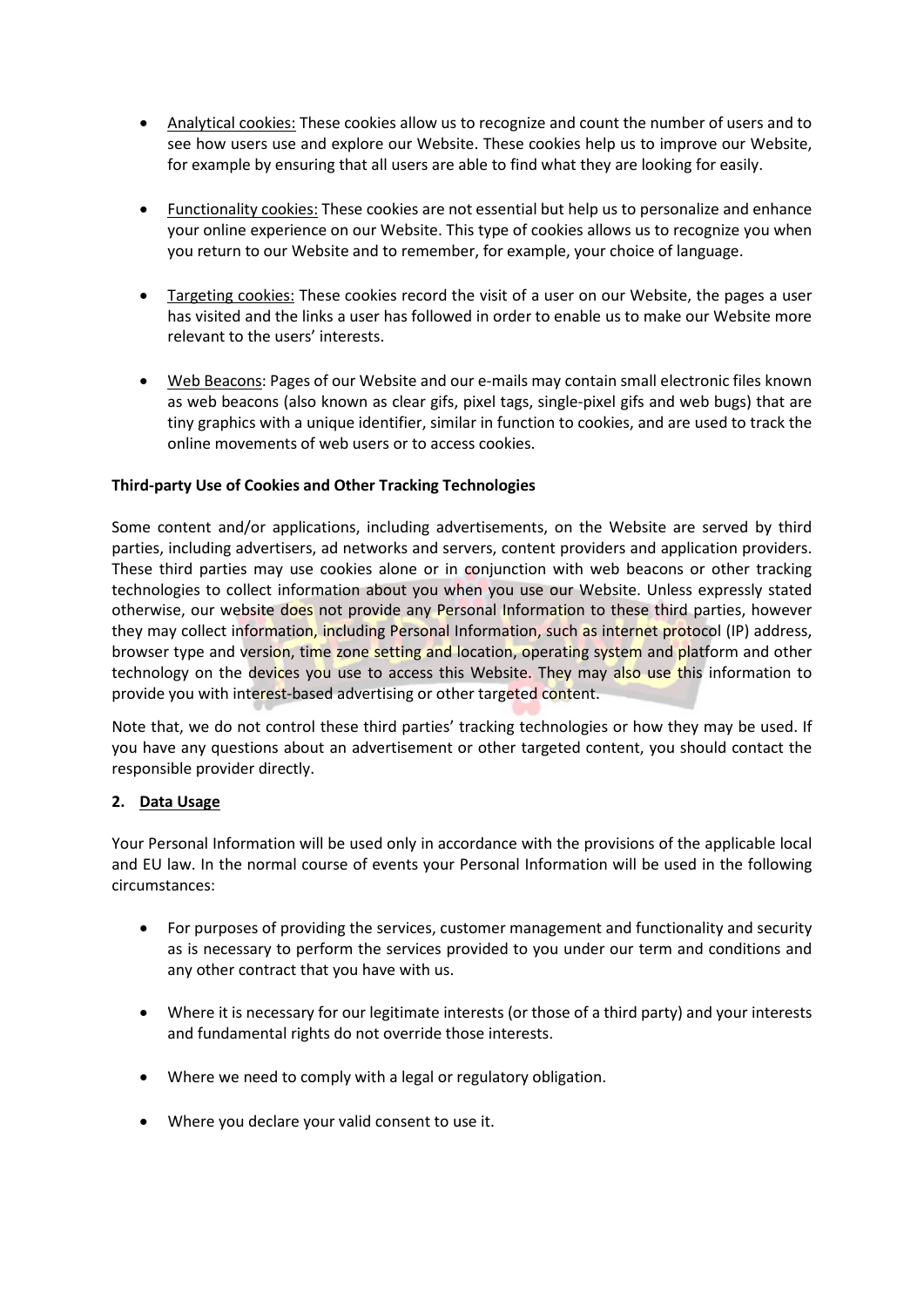#### **Personal Information usage purposes.**

In general, the information that we collect from you and/or the information you provide us with, including Personal Information and Sensitive Personal Information, will be used for the following purposes:

- Provision of services (Users Only): to present our Website / Smartphone Application and their content to you, including any interactive features on our Website / Smartphone Application and to provide you with information, products or services that you request from us;
- Customer management (Users Only): to manage a user's account, to provide customer support and notices about his/her account and/or subscription, including expiration and renewal notices, and notices about changes to our Website / Smartphone Application or any products or services we offer or provide through them;
- Customization of content (Users Only): to perform research and analysis about your use of, or interest in, our Website / Smartphone Application content, products, or services, in order to develop and display content and advertising tailored to your interests on our Website / Smartphone Application and other sites;
- Analytics: to determine whether users of the Website / Smartphone Application are unique, or whether the same user is using the Website / Smartphone Application on multiple occasions, and to monitor aggregate metrics such as total number of visitors, pages viewed, demographic patterns;
- Functionality and security: to diagnose or fix technology problems, and to detect, prevent, and respond to actual or potential fraud, illegal activities, or intellectual property infringement;
- Compliance: to enforce our Terms & Conditions and to comply with our legal obligations; or for any other purpose with your consent provided separately from this privacy policy.

#### **3. Disclosure of Information**

We may be required to release certain data to comply with legal obligations or in order to enforce our Terms & Conditions and/or to enhance our services. We may also release certain data to protect the rights and/or property and/or the safety of our Users and/or of our Guests and/or of others and/or of our Website/ Smartphone Application.

Although we do not monitor and/or actively seek to identify any illegal material posted and/or any illegal action made through and/or on the Website/ Smartphone Application, we reserve the right to provide the necessary information without notice to the competent authorities (i.e. police and/or other governmental and/or investigation authorities) for the identification of the User and/or the Guest and/or any other individual who acted illegally and/or against the provisions of our Terms & Conditions and Privacy Policy.

If you upload any material which is found to be infringing any intellectual property rights, we reserve the right to provide the necessary information to the respective copyright owners when deemed necessary and legally appropriate.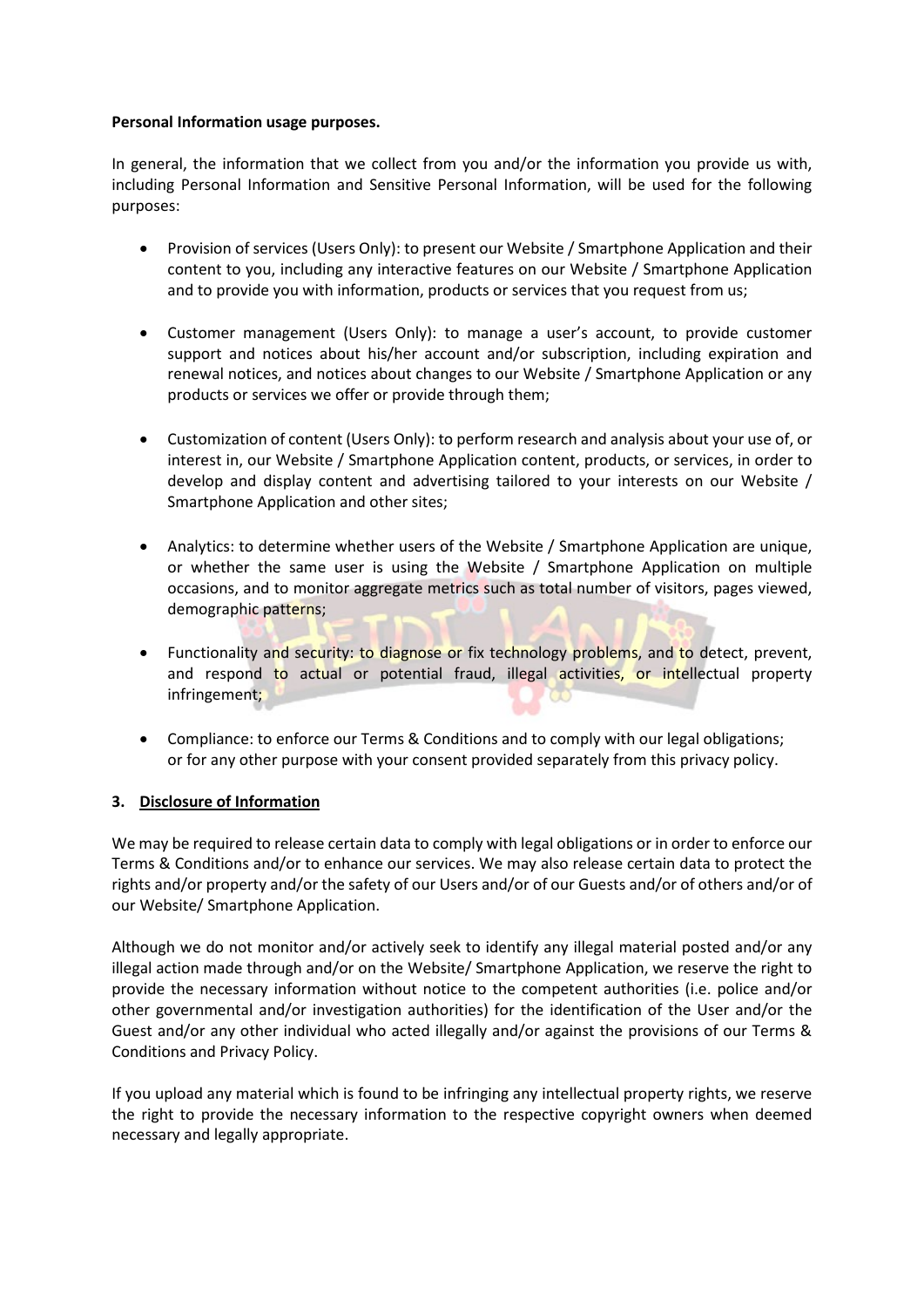# **4. Changes to our Privacy Policy**

We reserve the right to modify and/or revise and/or amend the terms of this Privacy Policy at any time in our sole discretion. You are expected to periodically review the most up-to-date version of this Privacy Policy so you are aware for any modifications and/or revisions and/or amendments.

Although the Users and/or the Guests may be notified for any changes to the Privacy Policy, we do not guarantee such notification.

Any changes take effect immediately upon being posted on the Website. The modified and/or revised and/or amended version supersedes any prior versions of the Privacy Policy upon being posted on the Website.

Upon continuing to use the Website / Smartphone Application you acknowledge, agree and consent to the updated Privacy Policy.

# **5. Personal Information Storage Duration**

We will only retain your Personal Data for as long as necessary to fulfil the purposes we collected it for, including for the purposes of satisfying any legal, accounting, or reporting requirements.

To determine the appropriate retention period for personal data, we consider the amount, nature, and sensitivity of the personal data, the potential risk of harm from unauthorized use or disclosure of your personal data, the purposes for which we process your personal data and whether we can achieve those purposes through other means, and the applicable legal requirements.

Where we no longer need to process your Personal Data for the purposes set out in this Privacy Policy, we will delete your Personal Data from our systems.

Where permissible, we will also delete your Personal Data upon your request. Information on how to make a deletion request can be found under "Your Rights Related to Your Personal Information".

#### **6. Marketing and Advertising Messages**

Subject to your separate consent, we may send you marketing and advertising messages about our services to your email address. You can withdraw your consent to receive marketing and advertising messages as described above at any time by sending us an email to **Heidi.Land@cytanet.com.cy**.

If you provide such separate consent, we may also use your collected information to customise such marketing and advertising messages as well as collect information on whether you opened such messages and which links in their text you followed.

We have a legitimate interest in processing your information for customising marketing and advertising messages you agreed to receive as it avoids that you receive marketing and advertising messages that are not relevant for you.

#### **7. Miscellaneous**

The Website's / Smartphone Application Users, are responsible for keeping their password confidential. If any unauthorised party gains access to their account on the Website / Smartphone